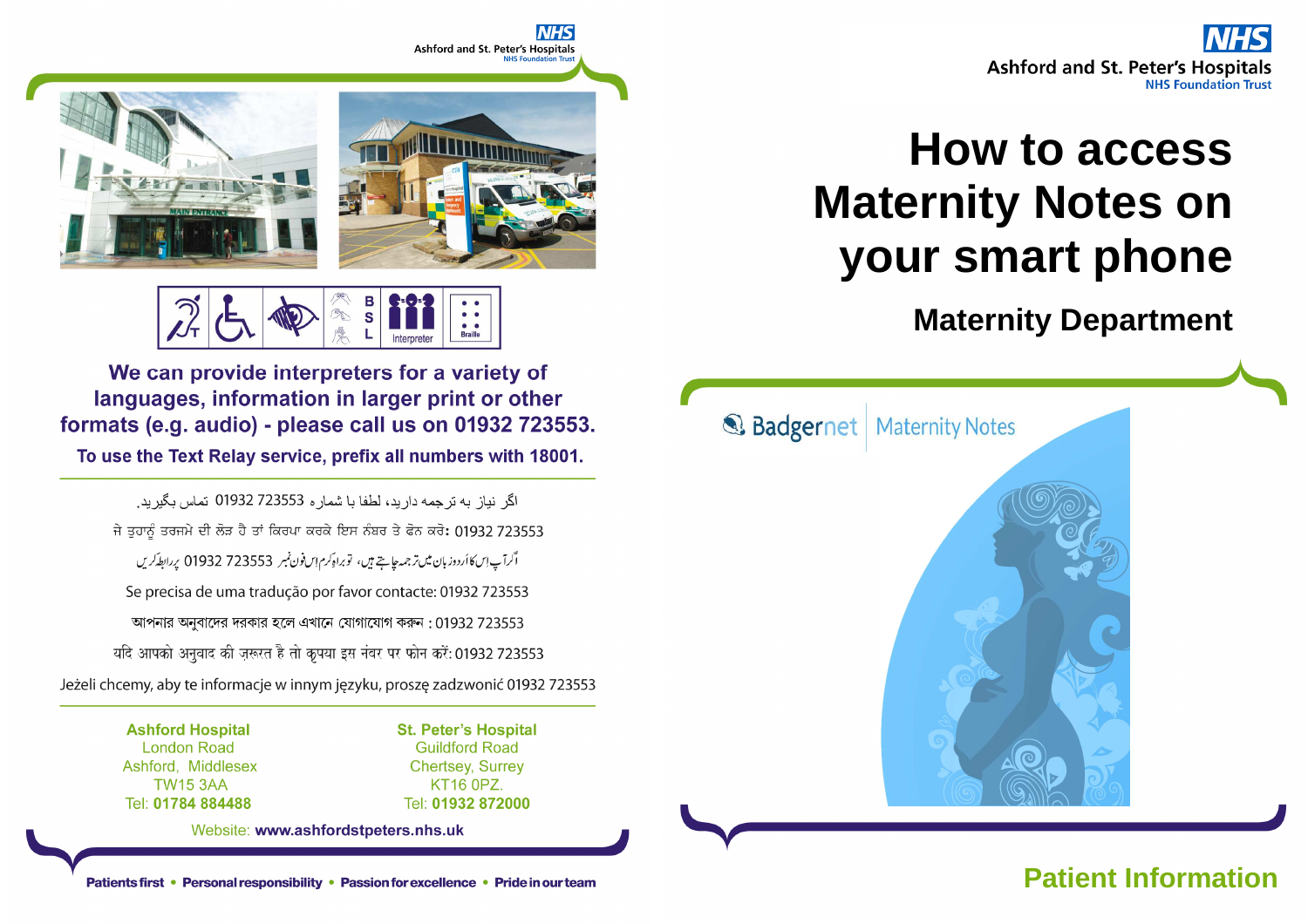**Ashford & St Peter's Hospitals have moved to using BadgerNet Maternity Notes. This is an electronic system aimed at giving you more control of your pregnancy records and care notes.** 

### **What is Maternity Notes?**

Maternity Notes allows you to access your maternity records over the internet through your PC, tablet device or mobile phone.

The information that you view is generated in real-time from your hospital-based maternity system, using details entered by your midwife or other health professionals involved in your care.

## **What are the benefits?**

There are a number of benefits to using Maternity Notes in this way.

- Information can be shared with you directly from the maternity system.
- Records can be easily updated at each maternity visit or appointment.
- Midwives do not have to double enter data onto paper handheld notes.

The portal contains a selection of current national and local leaflets giving you access to educational and health information to support you in your choices for your care.

## **Further Information**

For further information please contact your community midwife at Ashford & St Peter's Hospitals: **01932 722413**

## **We are listening - how did we do?**

We welcome your feedback, as it helps us evaluate the services we provide. If you would like to tell us about your experience: speak to a member of staff or send us an email via: **Asp.MaternityMailbox@nhs.net**

## **Disclaimer**

The content of this leaflet is intended to augment, not replace, information provided by your clinician. It is not intended nor implied to be a substitute for professional medical advice. Reading this information does not create or replace a doctor-patient relationship or consultation. If required, please contact your doctor or other health care provider to assist you to interpret any of this information, or in applying the information to your individual needs.

©St Peters, 2017. All rights reserved.

#### **Further Information**

 We endeavour to provide an excellent service at all times, but should you have any concerns please, in the first instance, raise these with the Matron, Senior Nurse or Manager on duty.

 If they cannot resolve your concern, please contact our Patient Experience Team on 01932 723553 or email **asp-tr.patient.advice@nhs.net**. If you remain concerned, the team can also advise upon how to make a formal complaint.

**Author:** L Emmett, Clinical midwifery manager / Luisa Jbira, Midwifery Team Leader **Department:** Maternity**Version:** 3 **Published:** Jul 2018 **Review:** Jul 2020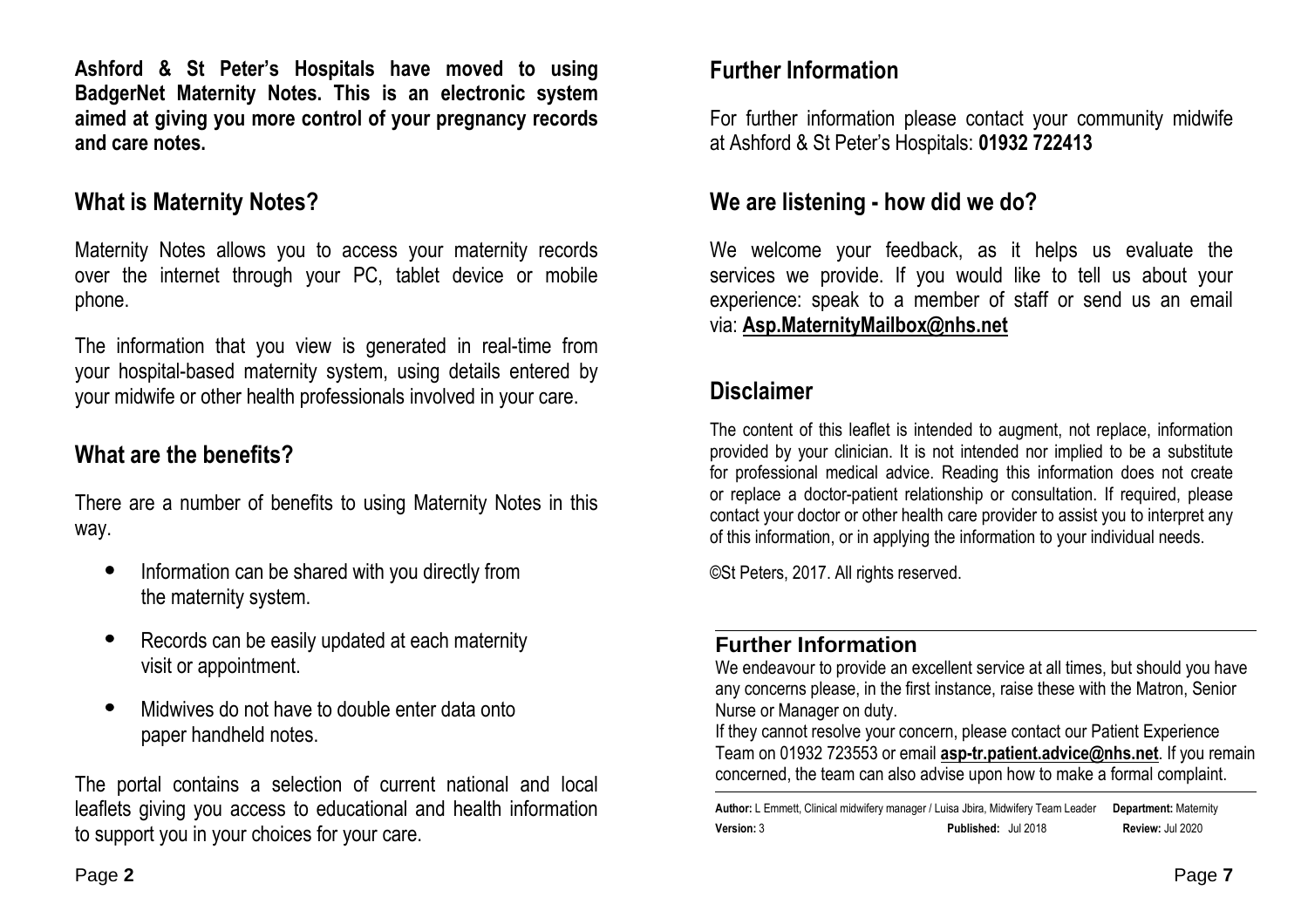# **Useful Contact Numbers:**

If you have a clinical question or concern then please contact the **Pregnancy Advice Line** (NHS) on **0300 123 5473\*,** 24 hours a day, 7 days a week.

Call if you are having any clinical concerns e.g. signs of labour before 37 weeks, having any bleeding or change in the pattern of your baby's movements.

For non-urgent enquiries, your named midwife will be contactable on her mobile or you can leave a message on the Community midwives office phone **01932 722413.** 

Ashford Maternity Hub (Topaz Suite): **01784 884181**

Antenatal clinic appointments: **01932 722366**(Also used to book parent education classes)

| Antenatal clinic ultrasound: | 01932 722670 |
|------------------------------|--------------|
|------------------------------|--------------|

- Antenatal clinic midwives: **01932 722389**
- Birth reflections: **01932 722879**

*\*Calls charged at local rate.* 

You can add your own information to your record. This is fed directly back to the unit and kept in the maternity record. *The health professionals caring for you will be able to read this and view it.* 

You add information into the following areas:

- • **Pre-booking:** You can enter information about yourself such as your occupation, any allergies into Maternity Notes. This can be discussed with your midwife at your booking appointment
- • **Plans and preferences for birth:** You can enter your plans and preferences for birth into Maternity**Notes**
- $\bullet$  **Feedback:** You can enter feedback regarding your antenatal care, labour and birth experiences.

# **How safe is it?**

- • All information is held securely and cannot be accessed without appropriate login details (similarto internet banking).
- • Maternity Notes uses the same secure platform used by the healthcare professionals involved in maternity care.